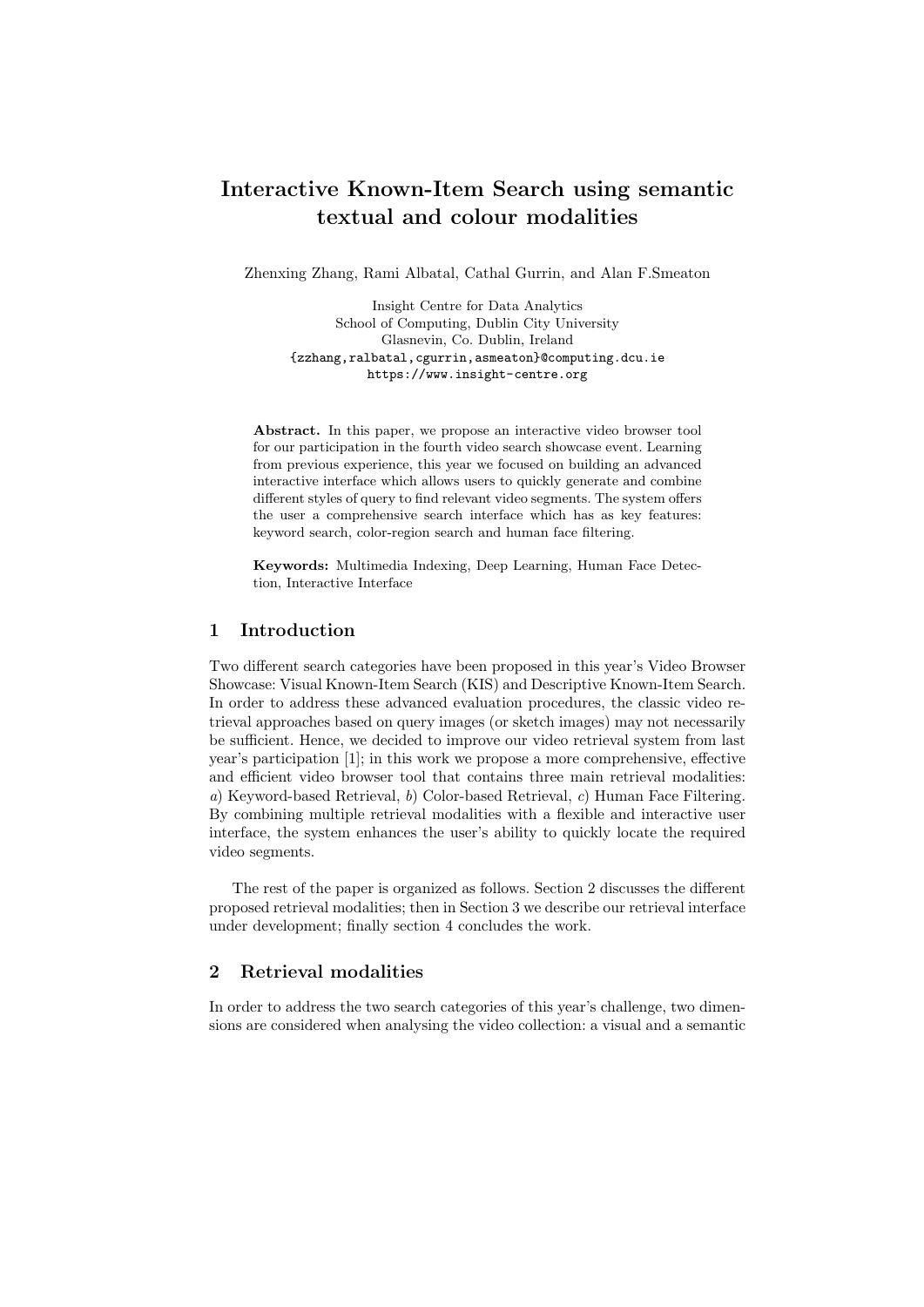#### 2 DCU-Insight@MMM2015 Video Search Showcase

dimension. Hence we provide multiple retrieval modalities that explore the content of the collection from both visual and/or from semantic point-of-views. By adopting state-of-the-art content-based image retrieval technologies, users can employ one or more of the following available retrieval modalities.

#### 2.1 Keyword-based Retrieval

A keyword-to-image approach is developed to help users in formulating textual queries by proposing keywords from a pre-defined vocabulary. The suggested keywords correspond to pre-trained classifiers used to index the collection. We employ machine learning technologies to analyse the visual content of each video segment, and to index it using a vocabulary that contains two major parts: 1,000 semantic concepts (e.g. screen, sky, indoor, pizza... etc.) and around 100 highly discriminative visual objects (brands logos and alpha-numerical characters). This keyword search modality can be used for both Visual KIS and Descriptive KIS search categories.

Semantic Concept Indexing In order to allow users to formulate semantic queries, we employed pre-trained deep convolutional neural networks (CNN) (using the Caffe software [8]) to identify concepts in video sample frames. We use the output judgements of the pre-trained model "CaffeNet" to calculate ranked list results. This model is trained on images from ImageNet  $[9]$  (an image database organized according to the nouns of the WordNet hierarchy where each node is depicted by an average of +500 images), and it is able to classify 1,000 concepts.



Fig. 1: Inverted Index Structure Based on Semantic Concepts and Visual object Vocabulary.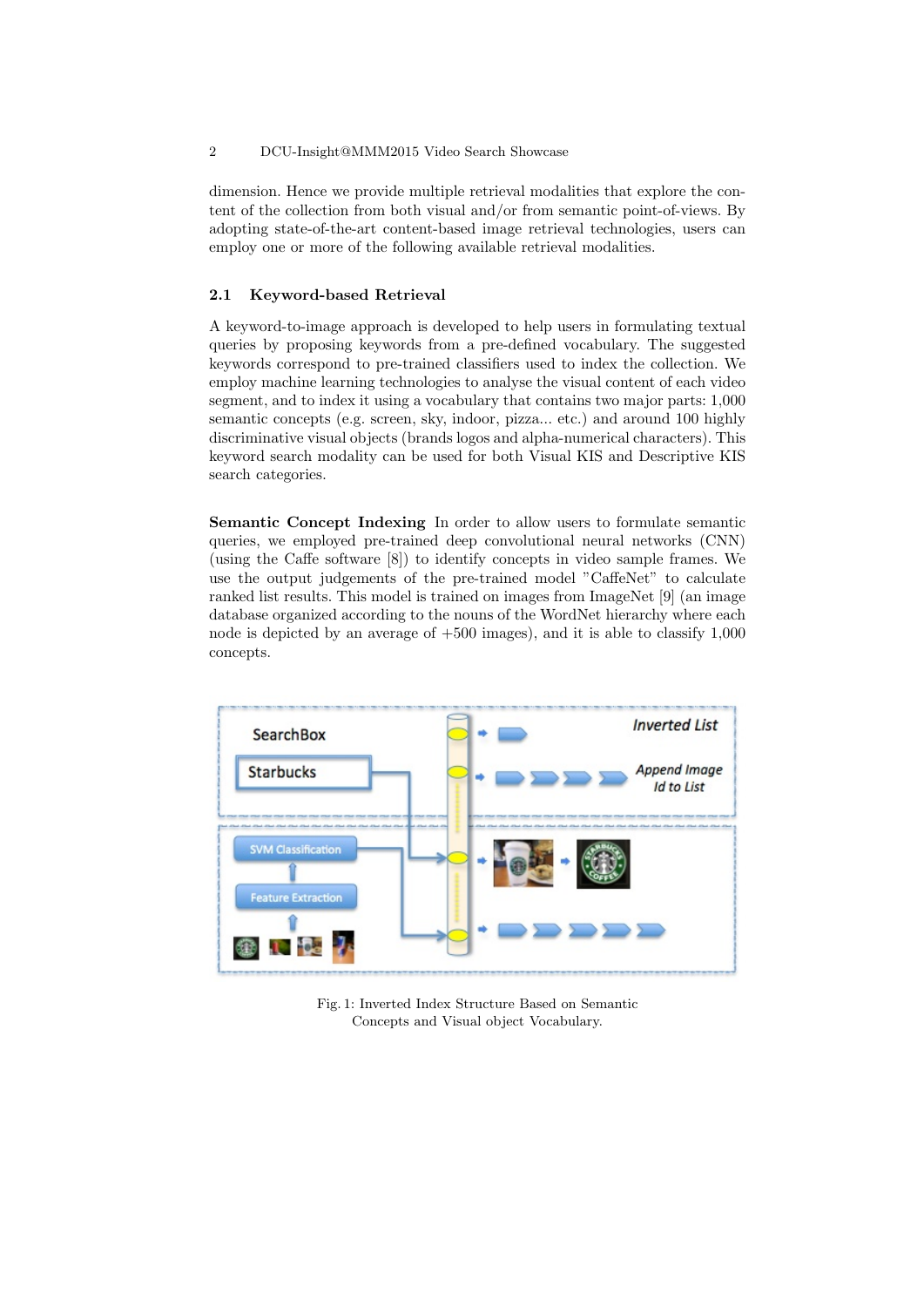Visual Object Indexing Unlike the previous approach, which is based on pre-trained models for 1,000 concepts, in this approach we are adding to this list of 1,000 concepts other objects and words extracted from the collection using visual recognition techniques. Here we focus on the occurrence of known visual elements that share the same appearance over different video segments; these elements can be categorised into:

- logos for known pre-selected brands and products; or
- alphanumerical characters.

The identification of these elements is based on extracting HOG features [10] from query objects (that are mined from external visual data sources) the training a linear SVM classifier which is able to identify the occurrence of the query object in the data set sampled key-frames.

For the identification of logos, we are using an approach inspired from the work in [2], Figure 1 shows that the occurrence of *Starbucks Logo* in two images has led into adding them to the same entry (Starbucks entry) of an inverted index for online search, so both of them can be found now by type "Starbucks" as a query (knowing that Starbucks is not among the 1,000 pre-trained concept in 2.1)

The identification of alphanumeric characters is used in order to estimate what are the possible words that exist in a keyframe. For that we are using the approach of [3] that uses an external lexical base and a specific algorithm for candidate words estimation from identified letters and numbers. In Figure 2, we present example of estimated words from keyframes taken from last year query videos. While searching, the user just type an alphanumerical strings that he saw in the query video and the system will search for videos containing these strings.



Fig. 2: An example of identified alphanumeric strings that are used to index keyframes, and thus can be used in the text query to retrieve relevant segments (Images are taken from last year's query videos [1]).Left: LAAT and Right: 10, 2010

All the video segments are indexed using the Semantic Concept and the Visual Object Indexing approaches; both approaches assign to each segment a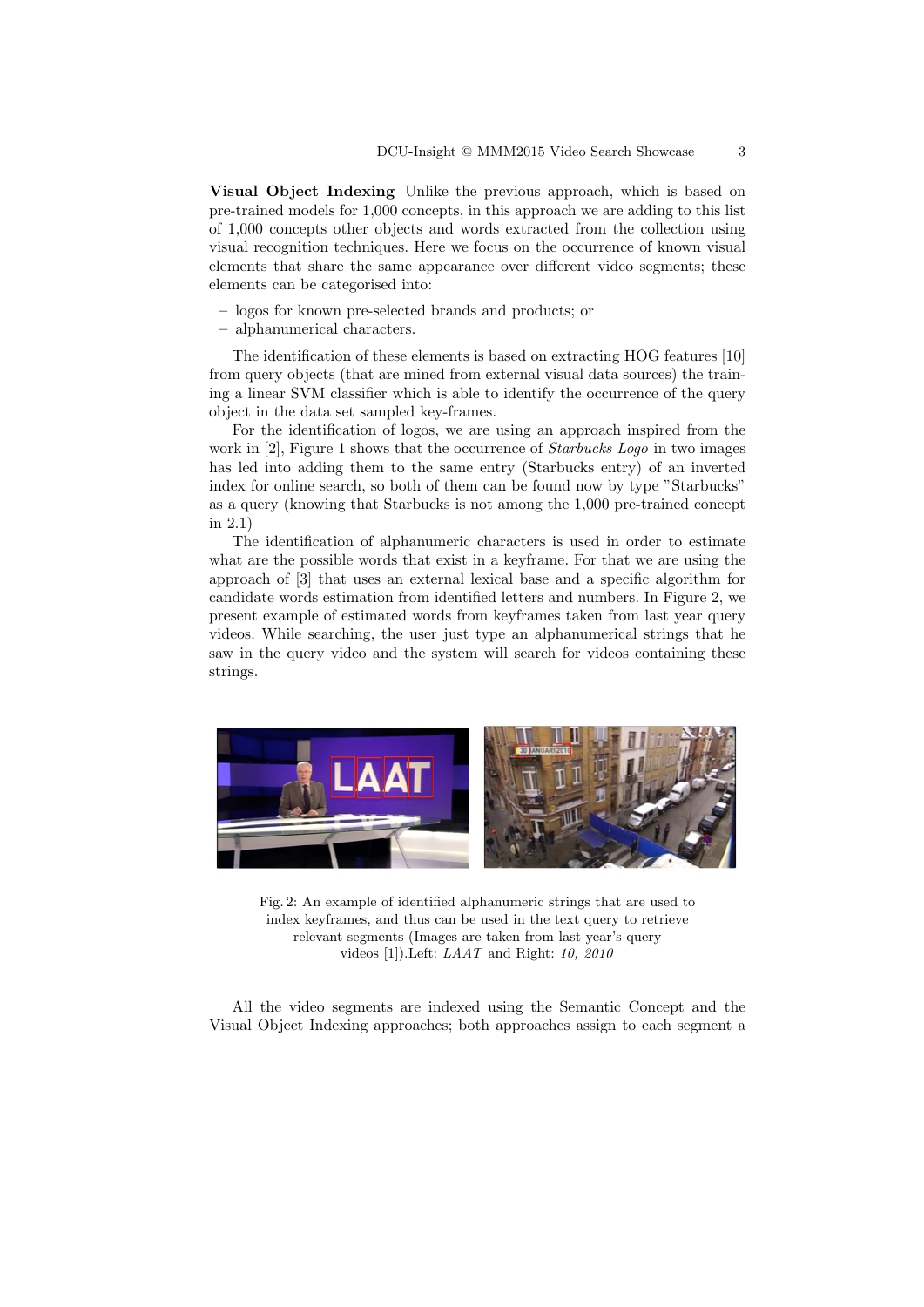#### 4 DCU-Insight@MMM2015 Video Search Showcase

score between 0 and 1 indicating the computed degree of presence or absence of a concept or a visual object in the segment. The result is saved in an inverted index file [7] which groups the video segments according to the vocabulary words. During the online retrieval process, a ranking score will be computed based on the decreasing value of presence score.

#### 2.2 Color-based Retrieval

The signature-based video browser tool from Loko et al. [4] performed well in last year's VBS. In their approach, color regions and their position have been extracted from video frames and feature signatures are generated to represent those video frames offline. When interactively searching, users need only to memorise a scene with significant color spot and then draw simple sketches as input to the ranking system. This approach is conceptually simple, yet surprisingly powerful as a method for visual known item search scenario. This approach is successful for two reasons: firstly, it allows users to pick a frame with only few significant color regions by quickly viewing the query video segment; and secondly, it has a interactive interface which help users to produce a simple but flexible sketch query by drawing a few color spots. In this way, we add a color-region based retrieval modality to the system.

#### 2.3 Human Face Filtering

Human face filtering functionality is provided to allow users to filter the videos according to their inclusion of a human faces. This filtering functionality will be be useful for queries involving people and has been considered effective in previous editions of the VBS. To this end, provide a filter check-box to toggle face requirements. This operates as a filter and if checked, the interface will limit the results to videos that contains human faces, all those that do not contain human faces will be filtered out. We use the Viola-Jones face detector [6] to detect human faces in the videos.

## 3 System Interactive Interface

The user interface is interactive and flexible, which allows a user to produce an effective search query. The interface is designed to employ multiple retrieval modalities. As a standard framework, a text input box allows users to type keyword and a panel displays the sample frames of the top 100 video segments from the ranking system. Users are allowed to scroll left and right to understand the context of each video segment. In addition, the interface includes a canvas panel to help users to quickly draw sketch to toggle the color based retrieval modality. Users are able to choose color, different types of brush and adjust contrast and so on. In addition, the human face filter can be turned on or off for queries which involve people.